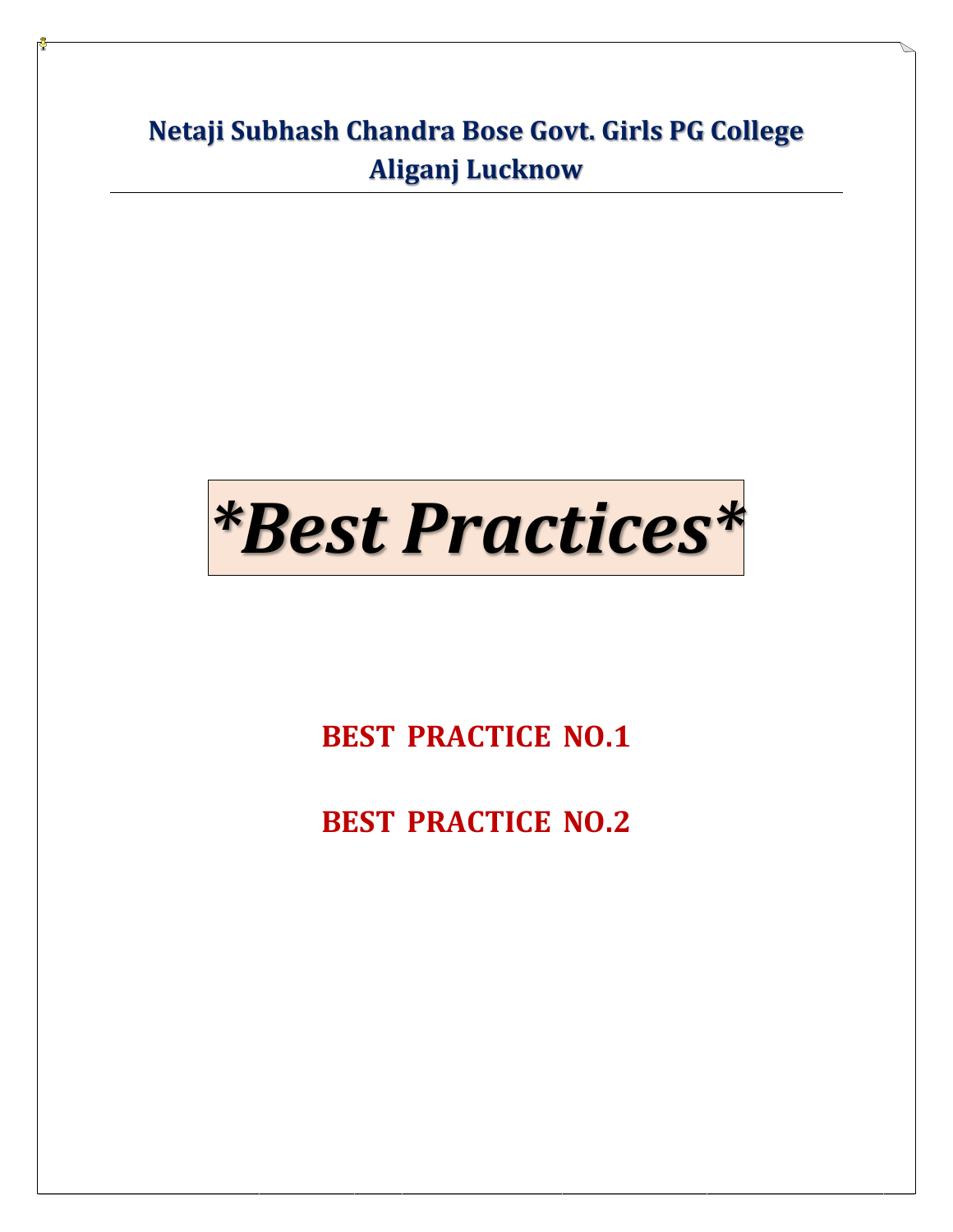## **BEST\_PRACTICE\_NO.1**

<span id="page-1-0"></span>**1. TITLE OF THE PRACTICE:** 'ENVIRONMENT PRESERVATION AWARENESS GENERATION IN WHICH NATIONAL STUDENT SEMINARS ARE ALSO HELD'.

**2. OBJECTIVES OF THE PRACTICE:** The objective of this practice is to enlighten the students and to protect our environment. It also aims to enhance their personalities and in both it is fully successful. Our environment today is greatly endangered and on verge of getting destroyed, thus it is all the more important to protect it now.

**3.THE CONTEXT:** The main purpose of this practice is to preserve our environment for ourselves and our future generations to come. Everywhere in the world and in India environment is getting destroyed by our lifestyle and by our bad habits of depleting our natural resources. In fact, we are playing havoc with nature thus it is now or never that we put a stop to it and for this AWARENESS GENERATION among the students and everyone else is very important. A NATIONAL CONFERENCE on ECOLOGICAL DEGRADATION ITS IMPACT ON SOCIO-ECONOMIC DEVELOPMENT was held on 2 3 February 2018 which was funded by Directorate of Higher Education had about 400 participants.

**4. THE PRACTICE:** The goal of this practice or policy followed by our institution is that the focus should be on protecting and preserving our environment. Moreover, as our college is solely of girls, they are more sincere in whatever they do once they realise the seriousness of the issue, they only have to be motivated and enlightened. Girl students are comparatively easy to handle, train and educate it being amply clear that in our country majority of the girls are comparatively simple, sincere, hard-working and dedicated to their studies and towards their families, college and nation. Thus, we have this wonderful group of people to work on. The results achieved show that this policy is good and ingenious.

**5. EVIDENCE OF SUCCESS:** It is a hugely successful practice in that many students effectively are opting for different careers now and many related with environment and thus this practice is very effective. Also, the atmosphere and environment of our college has undergone a sea change now it is so good now with its huge green cover and no sign of any plastic waste or any waste is there. The health of students and staff has both improved and they eager to come to college campus and eagerly do their duties.

**6. PROBLEMS ENCOUNTERED AND RESOURCES REQUIRED:** Financial crunch is there, sometimes motivation from students side is lacking, they are also not that much inclined to work for the sake of their country, nation and environment as maybe they as they are mostly from rural and poor backgrounds, their minds are occupied with the mundane duties and problems of day to day life and they have to help their families in every task.

**7. NOTES (OPTIONAL):** This practice is already very successful in the college.

\_\*\*\*\*\*\*\*\*\*\*\*\*\*\*\*\*\*\*\*\*\*\*\*\*\*<sub>-----</sub>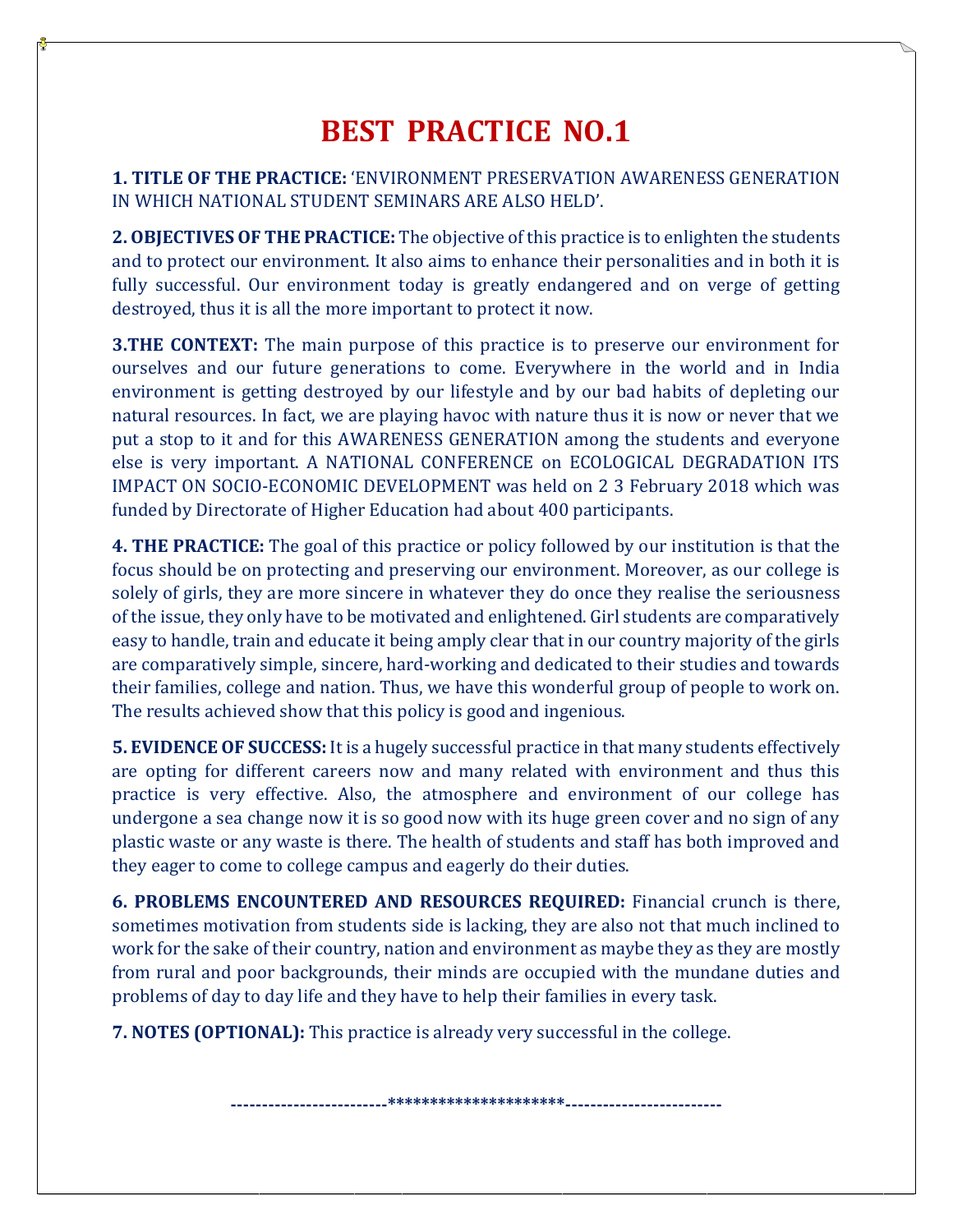## **BEST\_PRACTICE\_NO.2**

<span id="page-2-0"></span>**1. TITLE OF PRACTICE:** EVERY YEAR A CULTURAL EXTRAVAGANZA TITLED UNMESH IS HELD WHICH IS ACTUALLY AN INTER COLLEGE CULTURAL UNION

**2. OBJECTIVES OF THE PRACTICE:** The aim of this practice is to make the girls' confident in their abilities and to acquire additional qualities. The main objective was to bring out the hidden potential and talents inherent in the students and then to polish their abilities so as to make them competitive with students of other colleges and then with the world at large. Also, one more important objective was to provide the students a very healthy atmosphere to compete in where there is nothing like the cut throat competition of the outside world and thus it provides a very healthy platform to the students to excel in their skills and with the motivation provided by the teachers of the college.

**3.THE CONTEXT:** It was observed that some form of innovative thinking and new endeavour was required for the girls and thus this UNMESH idea was adopted which has definitely enhanced the personalities of the girls and they also have the confidence also now that they have this additional talent by which also they can eke out a living in their future lives. Due to this the girls have learnt to be self-reliant, acquired qualities of leadership, initiative taking, creativeness, becoming enterprising and entrepreneurship and so on.

**4. THE PRACTICE:** This practice is thus: In this session the practice of UNMESH was started for first time. As the word UNMESH signifies awakening zeal to do something worthwhile, our college provides the opportunity to the students to unfold their potential in multifaceted directions and thus to bloom their overall personality by participating in various competitions organised in the inter-college cultural union. This is an event where the students take time off from their routine schedule and our able to unveil their talent by striving hard to acclaim their proficiency in various competitions. Since its inception, UNMESH has always brought out the best talents in the college to the fore. UNMESH is one of the most awaited events in the college campus. UNMESH is organised in the college at two levels intra college and inter college levels. In intra-college level, there is no limit on number of students who can participate in any competition but in inter college level, the number of students is restricted to two stuents. During 2017-18 session, UNMESH held om 8 9 December, 2017 and besides our college, five other colleges participated which were Maharaja Bijli Pasi Government P.G.College, Aashiyana, Lucknow and Pt. Deen Dayal Upadhyaya Government P.G.College, Rajajipuram, Lucknow, Karamat Hussain P.G.College, Lucknow, Mahamaya Govt. Degree College, Mahona, Lucknow Navyug Girls P.G. College, Lucknow. The different categories of competitions were eleven in number: Poster, Mehndi, Story Writing, Poem Recitation, Debate, Essay Writing, Singing,Group Singing, Dancing, Rangoli Flower Decoration. Thus due to this practice, the girls develop their personality and thus acquire that additional competitive edge over others.